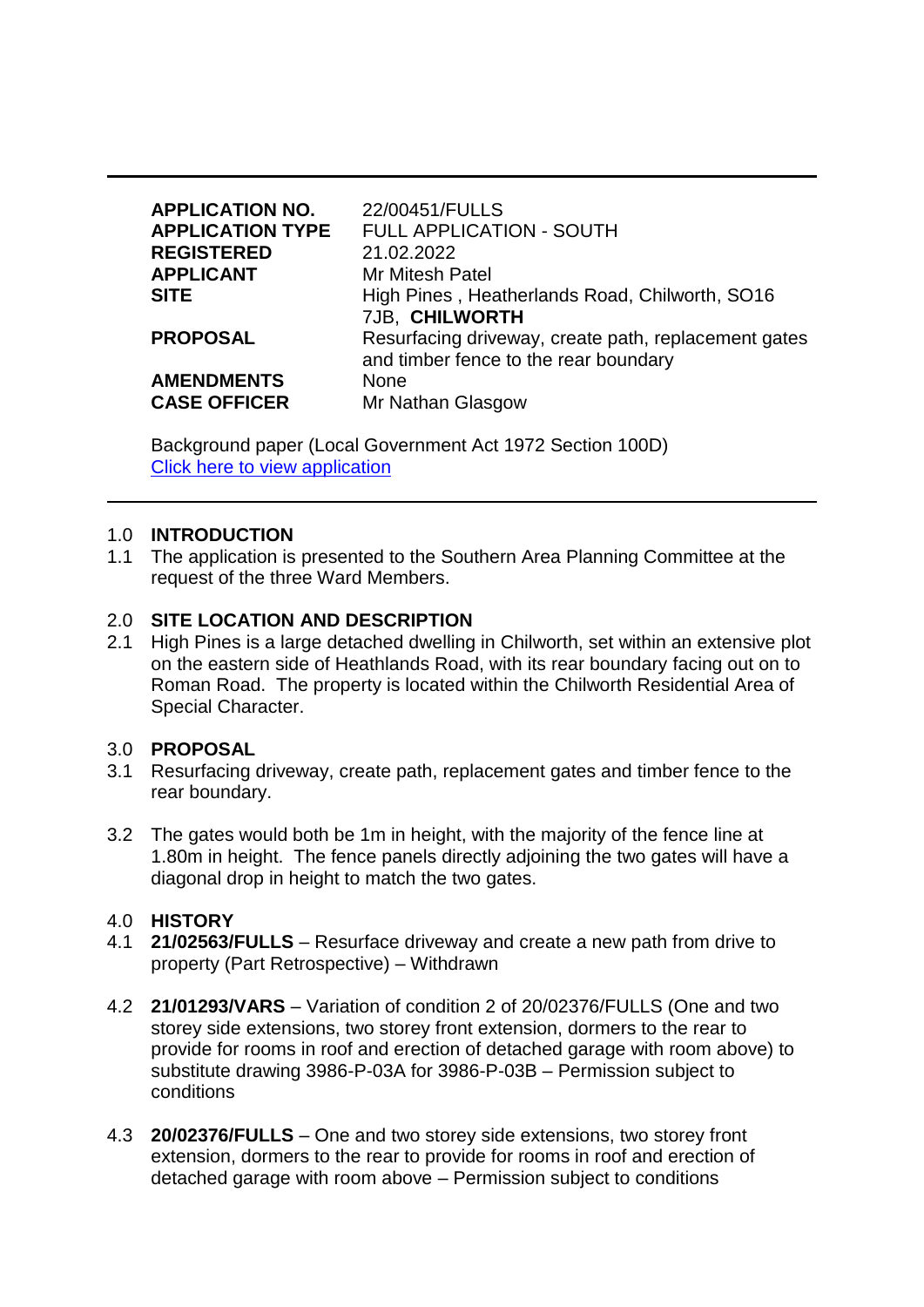## 5.0 **CONSULTATIONS**

- 5.1 **Trees** No objection subject to conditions
- 5.2 **HCC Highways** No objection

#### 6.0 **REPRESENTATIONS** Expired 25.03.2022

#### 6.1 **Chilworth Parish Council** – Objection

- 1. "Resurfacing driveway" it is not clear to which part of the property this refers. If it is the area coloured brown, no such driveway existed before the applicant created the same. It appears to be, from visual inspection, wide enough for motor vehicles. This view is reinforced by the creation of the two new gates and the build-up of two access points across the ditch (under which are new pipes) recently dug deeper by the applicant
- 2. "Create path" it is not clear where this path is on the plan and it is assumed that it is the one running from the house. The PC is puzzled by this. Does it now mean that any Chilworth resident, who wishes to create a garden path, has to apply for planning permission? Clarification is needed.
- 3. "Replacement gates" the two statements attached to the Planning Statement are noted. However, the PC is aware of serious conflicting evidence, The next door neighbour, who has lived there for 44 years has no recollection of there having been a gate at the bottom of High Pines. The owner of Brierway, Heatherlands Road confirms that there was a fence along the boundary and there was no formal exit from the property which was separated by the deep ditch, trees and shrubbery. The occupiers of Greystoke Heatherlands Road state that, before 2021, the situation was that there was a post and wire fence marking the boundary, the same as is still visible on the adjacent property (The Brick House). Self-seeded shrubs grew up through the wire and largely hid it from view so they cannot be certain if there were gateposts in situ. There was certainly no gate in place. Statements will be provided other than electronically.
- 4. "Timber fence to the rear boundary" please see comments above.
- 5. Roman Road is a Restricted Byway and the signs at each end specifically ban motor vehicles with another sign indicating "No Vehicles – Except for Authorised Access". We ask TVBC to liaise with Hampshire County Council as it seems clear that the applicant will want, if permission is granted, to use the proposed gates for vehicles. Also, it must be noted that the road is owned by the Willis Fleming Estate, with whom the PC is making contact.
- 6. The works already carried out by the Applicant have caused flooding and the PC request that TVBC seek advice from the Highways Agency – please see letter from Professor Shearer.
- 7. In order to assist TVBC, the PC also submits a photograph taken in 2010 showing the substantial overgrowth at the property, all of which it seems the applicant has removed.
- 6.2 Further comments from residents were sent to the LPA by the Parish Council. These comments were made in support of the Parish Council's formal response as summarised in para. 6.1. The comments from local residents have been taken into consideration in the determination of the application and are assessed below.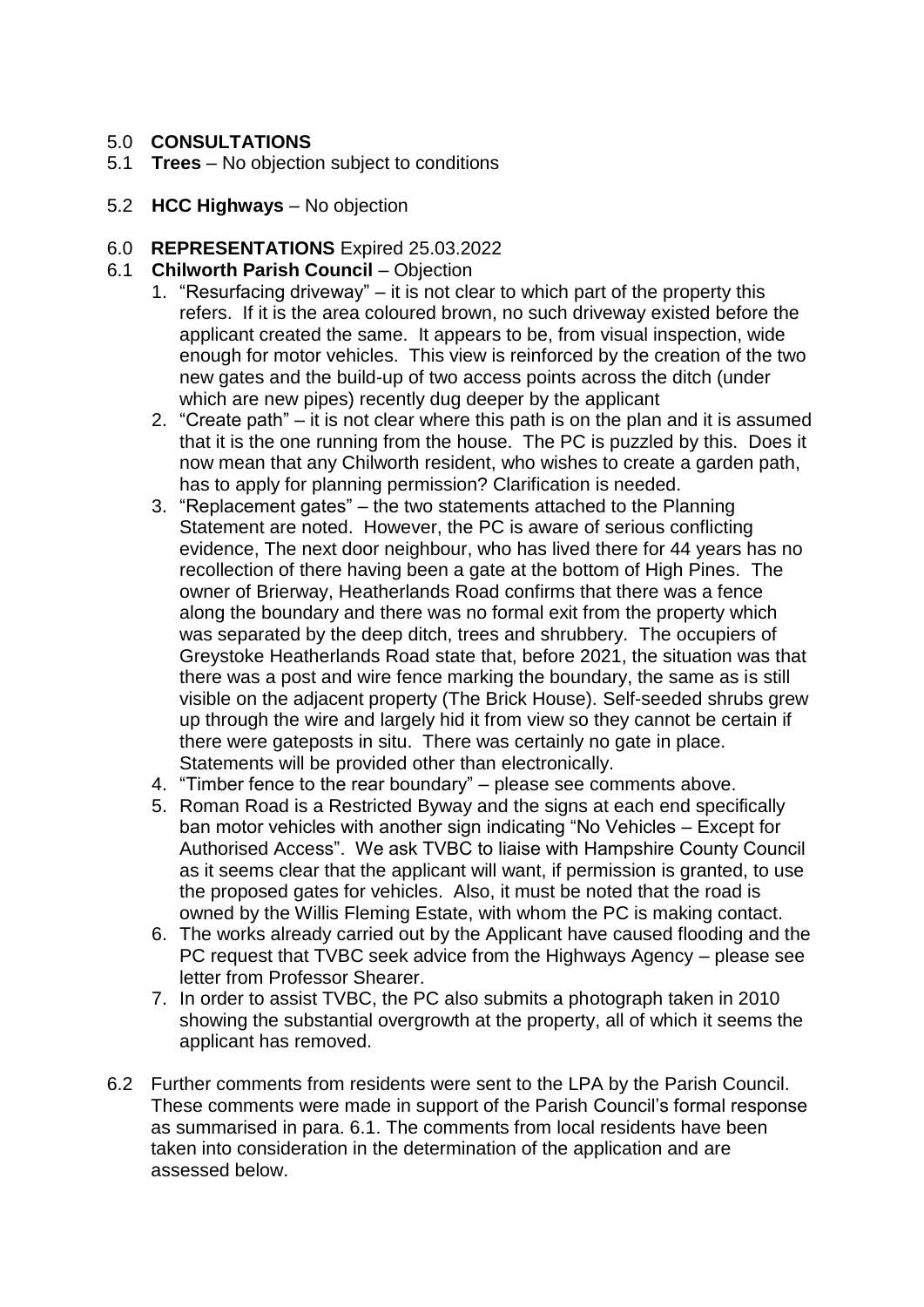## 7.0 **POLICY**

7.1 Government Guidance National Planning Policy Framework (NPPF) National Planning Practice Guidance (NPPG)

#### 7.2 Test Valley Borough Revised Local Plan (2016)(RLP)

COM2: Settlement Hierarchy

- E1: High Quality Development in the Borough
- E2: Protect, Conserve and Enhance the Landscape Character of the Borough
- E4: Residential Areas of Special Character
- E5: Biodiversity
- LHW4: Amenity
- T1: Managing Movement
- T2: Parking Standards

## 7.3 Supplementary Planning Documents (SPD)

Chilworth Village Design Statement (VDS) Chilworth Residential Area of Special Character (RASC)

## 8.0 **PLANNING CONSIDERATIONS**

- 8.1 The main planning considerations are:
	- Principle of development
	- Impact on character and appearance of the area
	- Impact on protected trees
	- Impact on ecology
	- Impact on neighbouring amenity
	- Impact on highway safety and parking provision

#### 8.2 Principle of development

The application site is located within the settlement boundary of Chilworth, as defined by the Inset Maps of the Revised Local Plan. Development within the settlement boundary is considered to be acceptable in principle, under Policy COM2, subject to compliance with other relevant planning policy.

#### 8.3 Impact on the character and appearance of the area

High Pines' principal access is taken directly from Heatherlands Road on its eastern boundary. The development, which is the subject to this planning application, is located to the rear of the site along Roman Road, which is a single lane restricted byway/road. This restricted byway/road is a largely compacted gravel/hard-core surface and is characterised by its rural nature and dominated by tree coverage, and is not seen in the context of the neighbouring Heatherlands Road or Hadrian Way, which are more formalised and residential in nature and appearance. Below is a consideration of the individual aspects of the proposal and an assessment against Policy E1 of the Revised Local Plan.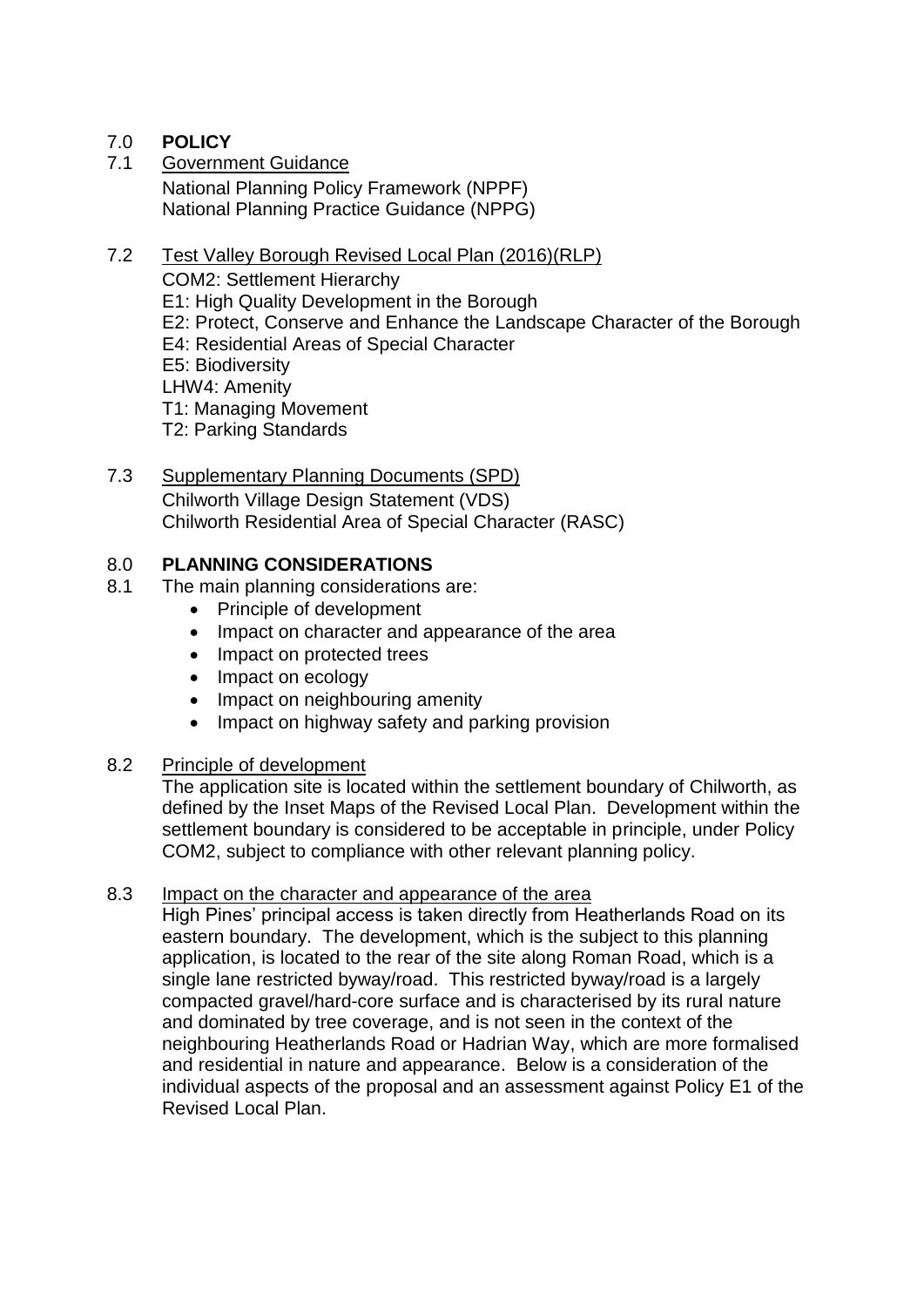#### 8.4 *Fence*

The proposed boundary fencing along Roman Road is 1.8m in height, and runs along the entire western (rear) boundary of the property. The fence panels to either side of the proposed gates would drop diagonally in height from 1.8m to 1m, to match the gates. From the case officer's site visit, it is apparent that neighbouring properties with boundaries fronting Roman Road have similar boundary treatment in the form of circa 1.8m high close-board fencing, and due to this, it is considered that the proposed fencing complements and respects the character of the area. The fencing is considered to result in a neutral impact upon the street scene and character of the area, and not contrary to Policy E1 of the Revised Local Plan.

## 8.5 *Gates*

The gates that have been installed and which are currently on site do not benefit from planning permission and are not the subject of this planning application. To overcome the concerns of the Council and local residents a revised design has been provided. The proposed gates would measure 1m in height, reducing their visual appearance and being of a size that is complementary to other access gates found on Roman Road. The lower gates with graduated fence panels is considered to be an acceptable solution, which will assist in integrating the development into the local area. The gates are considered to result in a neutral impact upon the character and appearance of the street scene, and this aspect is considered to accord with Policy E1 of the Revised Local Plan.

## 8.6 *Driveway and pathway*

The driveway is of a "C" shape connecting the two access points, which are approximately 46m apart. The driveway is not visible from public vantage points on Roman Road, apart from very limited views underneath the gate. The proposed pathway will be visible due to the existing topography of the site, which rises from Roman Road up towards the existing dwelling. However, the path would be seen in the context of the existing domestic property and its residential garden. Both the driveway and pathway would have a neutral impact upon the character and appearance of the area and is therefore not considered to be contrary to Policy E1 of the Revised Local Plan.

## 8.7 *Chilworth Village Design Statement (VDS)*

The Chilworth VDS states that boundary treatments are significant features because "they greatly affect the street scene". It goes further to make reference to fencing not being in-keeping with the area as it looks out of place. As highlighted above in para. 8.3, Roman Road is not seen in the same context of the formal roads throughout Chilworth, where principal access is taken from principal streets/roads. However, the VDS is silent on design recommendations specifically related to boundary treatments to the side and rear of the gardens. Due to the setting of Roman Road and its context within the wider street scene, the proposal is not considered to be contrary to the Chilworth VDS.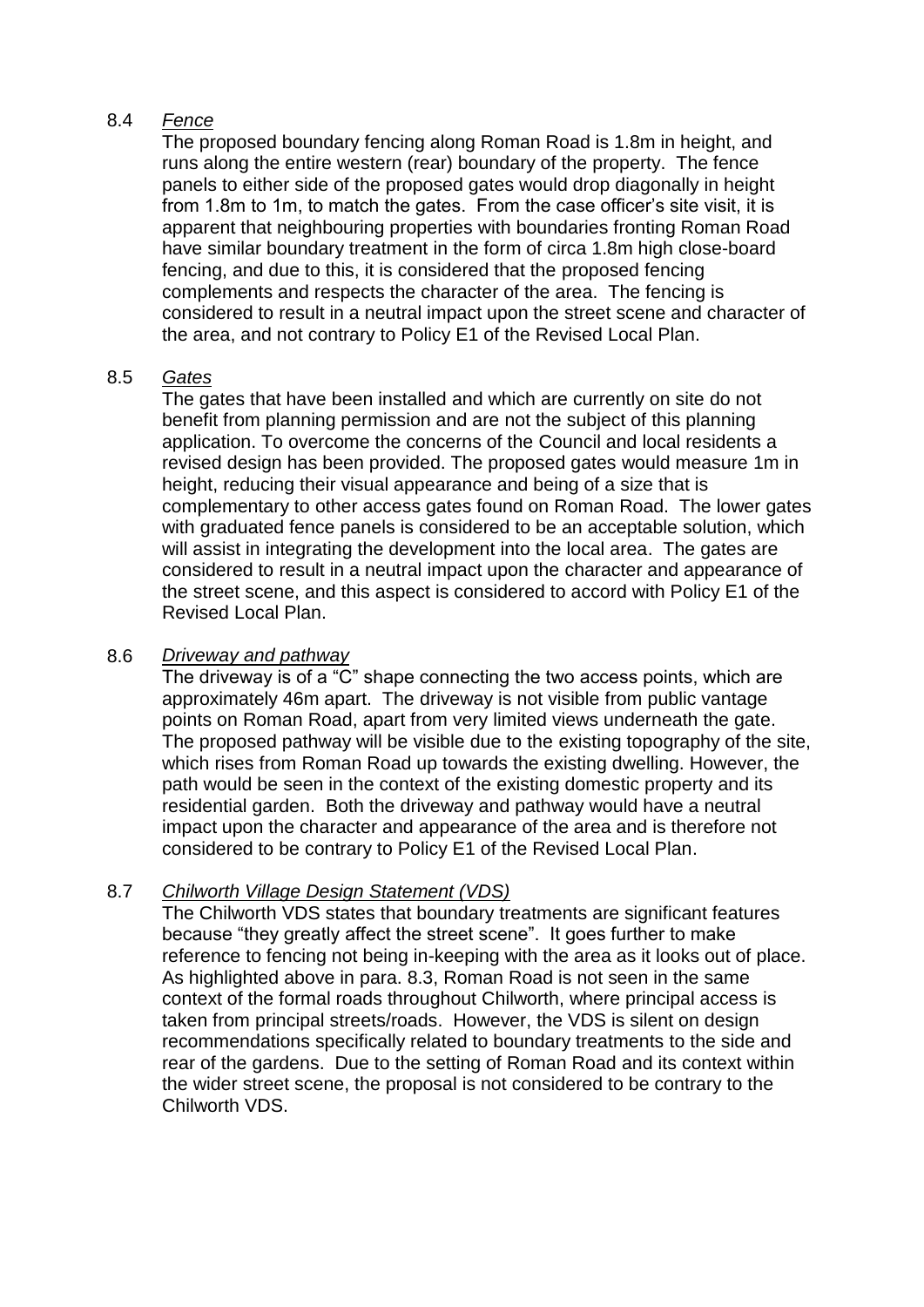#### 8.8 *Chilworth Residential Area of Special Character (RASC)* Policy E4 will permit development within a RASC provided that a) the resulting sizes of both the proposed and remainder of the original plot, when subdivided, are not significantly smaller than those in the immediate vicinity, and b) the size, scale, layout, type, siting and detailed design are compatible with the character of that RASC. The site is situated within Character Area 2A.

- 8.9 The proposal seeks permission for boundary treatment in the form of a fence and gates and also a new driveway and pathway within the plot of High Pines. The proposal does not seek an additional dwelling or to sub-divide the plot and as such, criterion a) is not relevant in this instance.
- 8.10 Character Area 2A is defined as, *"the plots consist of deep setbacks with the buildings skewed in relation to the frontage with little subdivision of plots. The entrances off of the side street are individual and gated. There are some inconsistent boundary treatments (walls/hedge) and varied building style".* The character area description emphasises the inconsistent boundary treatments and gated accesses, although the context of the character area is based around the frontages, and not the rear/side boundaries, such as this proposal. The proposal is not considered to be contrary to either criterion b) of Policy E4 and the Chilworth Residential Area of Special Character.

## 8.11 Impact on protected trees

TPO.TVBC.510 protects many trees on and surrounding the site. The submitted Arboricultural information surveyed the land levels and proximity of the proposed development to trees and included an advisory note that 'free draining material' is used for the pathway linking the house to this driveway. The applicant has confirmed that small wooden support boards would be used for path edging and that free draining materials, such as gravel, would also be used. A condition has been recommended in order to obtain a tree protection plan prior to development commencing. Subject to the imposition of the condition the proposal would accord with Policy E2 of the Revised Local Plan.

## 8.12 Impact on ecology

The development is not likely to affect bats as the proposal will not result in the removal of any trees on site and no works are proposed to any existing buildings on site. The proposal is considered to accord with Policy E5 of the Revised Local Plan.

## 8.13 Impact on neighbouring amenity

The development would not result in a loss of amenity to neighbouring properties in terms of a loss of light and/or a loss of amenity and privacy, and the proposal accords with Policy LHW4 of the Revised Local Plan.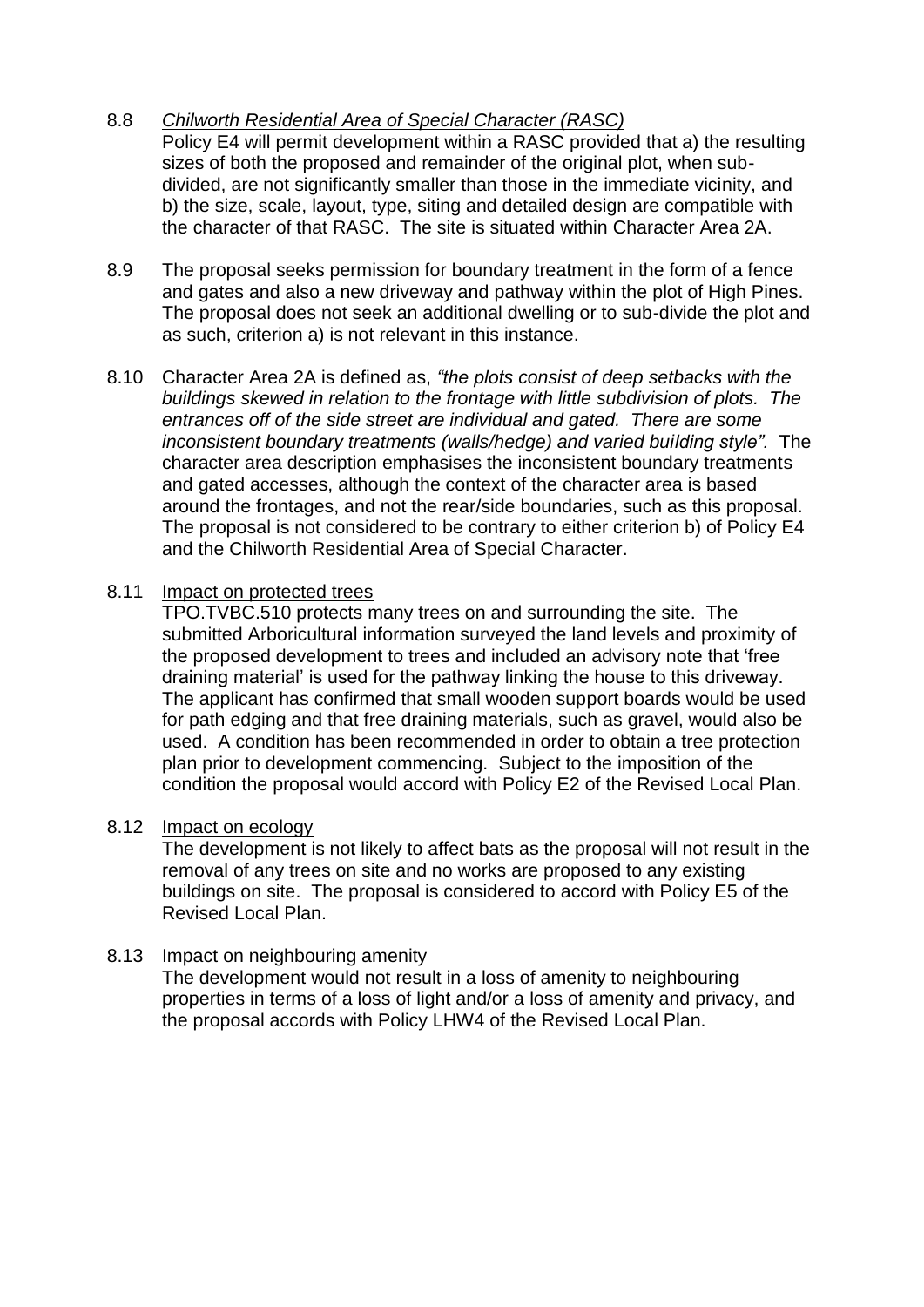#### 8.14 Impact on highway safety and parking provision

The proposed gates are set back from Roman Way by approximately 4.5m, which is sufficient for visibility purposes in both directions. The use of the site would not be changed (residential) and as such, there is not considered to be a change in the intensity of the use of the highway or access points. The Highways Officer at HCC has no objection to the scheme and the proposal accords with Policy T1 of the Revised Local Plan. Furthermore, the proposal does not trigger the requirement to provide additional parking spaces, and therefore also accords with Policy T2 of the Revised Local Plan.

## 8.15 Other matters

The Parish Council has objected to the scheme (as shown in para. 6.1 above) and has sought the views of local residents in support of their comments. The Parish Council comments are assessed below in the same order as those in para. 6.1, along with the relevant comments from local residents that were submitted by the Parish Council.

#### 8.16 *Resurfacing driveway*

The driveway that is subject to this application is the 'C' shaped section on the site plan (3923-P-02), joining the two access points. The application is for the 'resurfacing' of the driveway and without evidence to the contrary that the driveway was in existence prior to the application being made, the application is therefore assessed on it being 'resurfaced'. Irrespective of this, as set out in Para 8.6, the proposal is not considered to result in harm to the character and appearance of the area and therefore not contrary to Policy E1 of the Revised Local Plan.

## 8.17 *Creation of path*

The submitted site plan (3923-P-02) also shows the location of the proposed path, which will extend from the resurfaced driveway, eastwards to the house. The Parish Council have requested clarification that any resident has to apply for a garden path. Whether works constitute development or not is a matter of planning judgement and based on the works being proposed. In this case the applicant has sought planning permission for the works and the Council has a duty to consider the application on its planning merits and has done so.

## 8.18 *Replacement gates & timber fence to rear boundary*

The Parish Council have accepted that there is conflicting evidence being provided, in the form of confirmations from existing and previous residents regarding the status of gates being in position along this boundary. The conflicting observations are noted, however, the application has been assessed on its merits and against local and national planning policies. As set out above, the proposal does not result in harm to the character and appearance of the area, results in no harm to highway safety and results in no harm to the amenities of local residents. As such it is considered that the proposal conforms to both Local and national planning policies.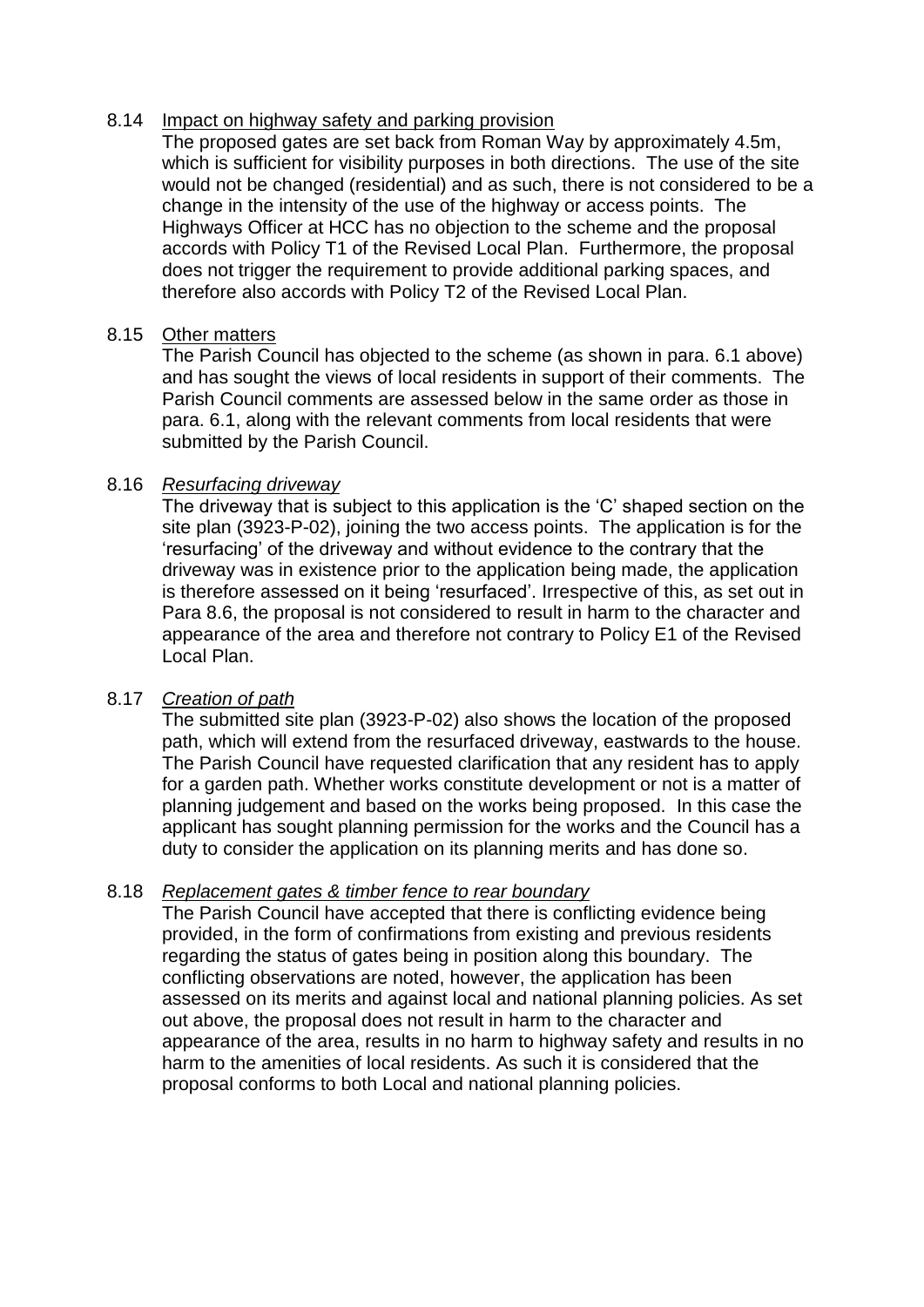#### 8.19 *Roman Road/restricted byway*

Roman Road is a restricted byway, titled as Chilworth 4a (with Chilworth 4b forming the southern part of the byway, south of Hadrian Way). Hampshire County Council define a restricted byway for use "for walking, cycling, horse riding and horse drawn carriages (or other non-motorised vehicles). However, as the Parish Council have confirmed, this byway is also available for vehicular access as per the road sign at its entrance. This access, and the byway, is available for the residents of the houses that use Roman Road as an access point, which includes Searle House and Pauncefoot House, and also Forest House, north of the M27 motorway.

- 8.20 The application seeks to install gates and resurface a driveway, primarily for the additional parking of vehicles that serve a residential property. It is considered that this restricted byway, by virtue of the existing residential properties and authorised access, enables this to occur. Furthermore, it must be highlighted that Hampshire Highways were consulted on the application and have no objections to the scheme.
- 8.21 It has also been highlighted that the road is owned by the Willis Fleming Estate. The ownership of the road is not a material planning consideration, and the works subject to this application are all within the red edge/ownership of the applicant.

#### 8.22 *Flooding*

The application site is not within flood zones 2 or 3. It is assumed that this concern relates to the drainage tunnel that has been referred to within the neighbours comments, but this is outside of the red edge and therefore not relevant to this planning application.

#### 8.23 *Photograph*

The photograph from 2010 provided by the Parish Council is quite blurry and not entirely clear as to what is being shown. The commentary suggests it shows the substantial overgrowth at the property, which has all since been removed. There is no suggestion that this overgrowth was protected under a TPO The LPA's Tree Officers have been to site and not made any comment regarding loss of a TPO or raised any concerns about the removal of any vegetation within the site. The removal of vegetation is not controlled by the LPA and can be carried out at any time by any person, provided it is not protected by a TPO.

#### 8.24 Summary of comments sent to Parish Council from residents

The Parish Council sought comments from local residents regarding the historic situation of the rear boundary of High Pines. These comments were not sent directly to the LPA during the public consultation phase of the application. However, the matters raised in these letters are assessed below.

#### 8.25 *Unknown address*

A neighbour confirms they have "no recollection of there ever being a gate at the bottom of High Pines". The acceptability of the gates has been addressed in para 8.4-8.13 above.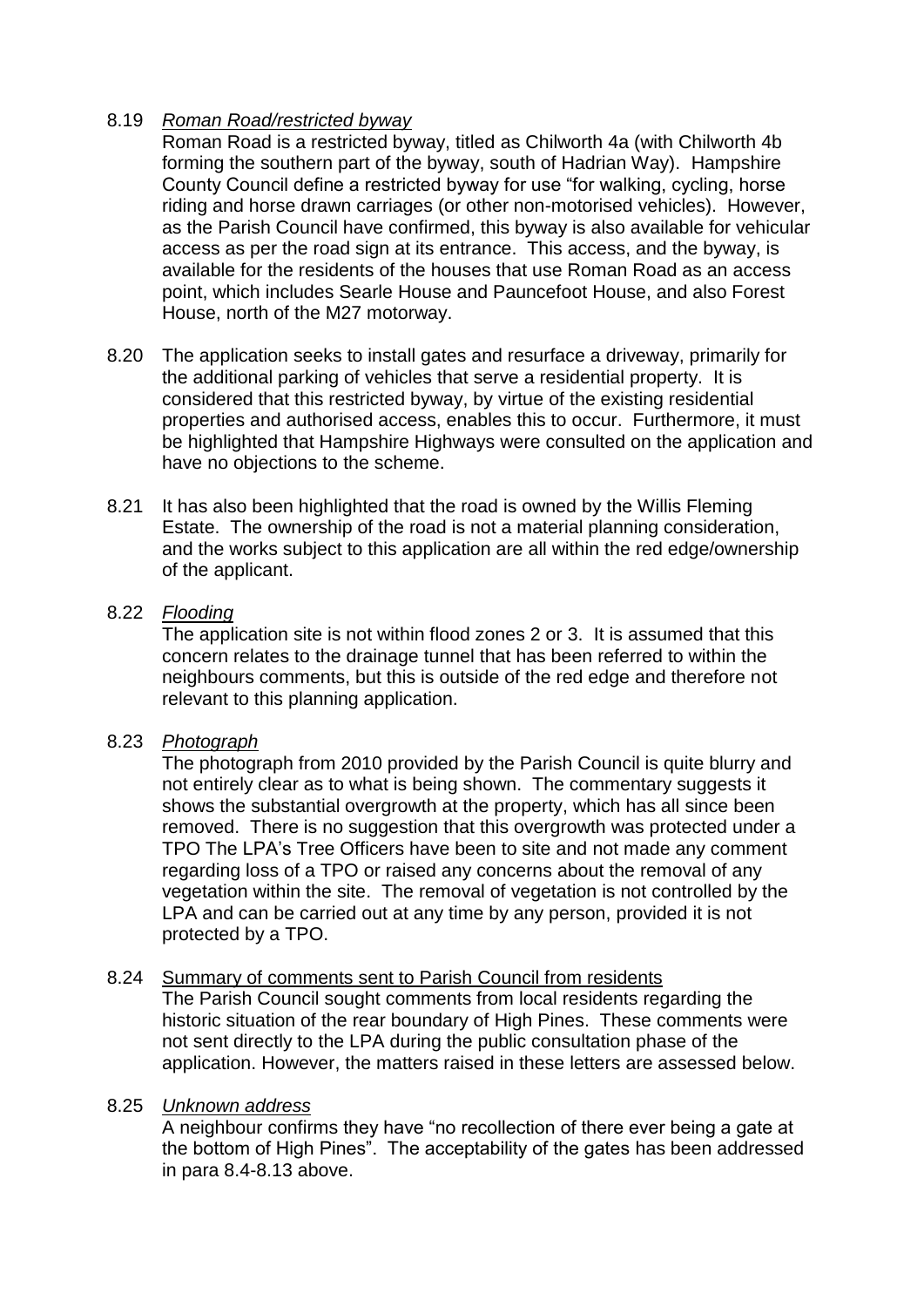#### 8.26 *Brierway, Heatherlands Road (summary)*

- The owners have embarked on a progressive programme of development
- First stage was phased clearance of all mature and seemingly healthy trees and shrubbery. Was there permission for this?
- This has resulted in opening up sight and noise from M27 and loss of habitat
- Created gateways and hard-standing at the bottom of the garden
- A fence was previously in-situ, but no formal exit from the property.
- Intent appears to be creation of a development plot
- No objection to development but subject to rules being followed and to a high standard
- The ditch infill was amateurish and damaging for water drainage
- 8.27 The planning application seeks to retrospectively gain planning permission for the development that has been undertaken and the installation of alternative gates. As above, the Tree Officers have not raised any concern regarding the loss of TPO trees. There is no control regarding noise and sight issues arising from the motorway due to the clearance of vegetation. Regarding potential development, this is not a material planning consideration as they do not form part of the submitted application. As above, the ditch is outside of the red edge and again, not relevant in the determination of the planning application.

## 8.28 *Greystoke, Heatherlands Road (summary)*

- **Before 2021, there was a post and wire fence. Self-seeded shrubs** grew through the wire and hid it from view. We cannot be certain if there were gateposts.
- Installation of large drainage pipes along drainage ditch between Roman Road and property boundary.
- 8.29 The comments are noted. As set out above, the application has been considered on its merits.

## 9.0 **CONCLUSION**

9.1 The application is considered to provide a boundary feature that is complementary to the character of the area and integrates with the surrounding neighbouring properties, while providing safe vehicular access onto Roman Road. The scheme is considered to accord with the relevant policies of the Test Valley Borough Revised Local Plan (2016) and the Chilworth VDS and RASC. The proposal is therefore considered to be acceptable.

# 10.0 **RECOMMENDATION**

## **PERMISSION subject to:**

**1. The development hereby permitted shall be begun within three years from the date of this permission. Reason: To comply with the provision of Section 91 of the Town and Country Planning Act 1990 as amended by Section 51 of the Planning and Compulsory Purchase Act 2004.**